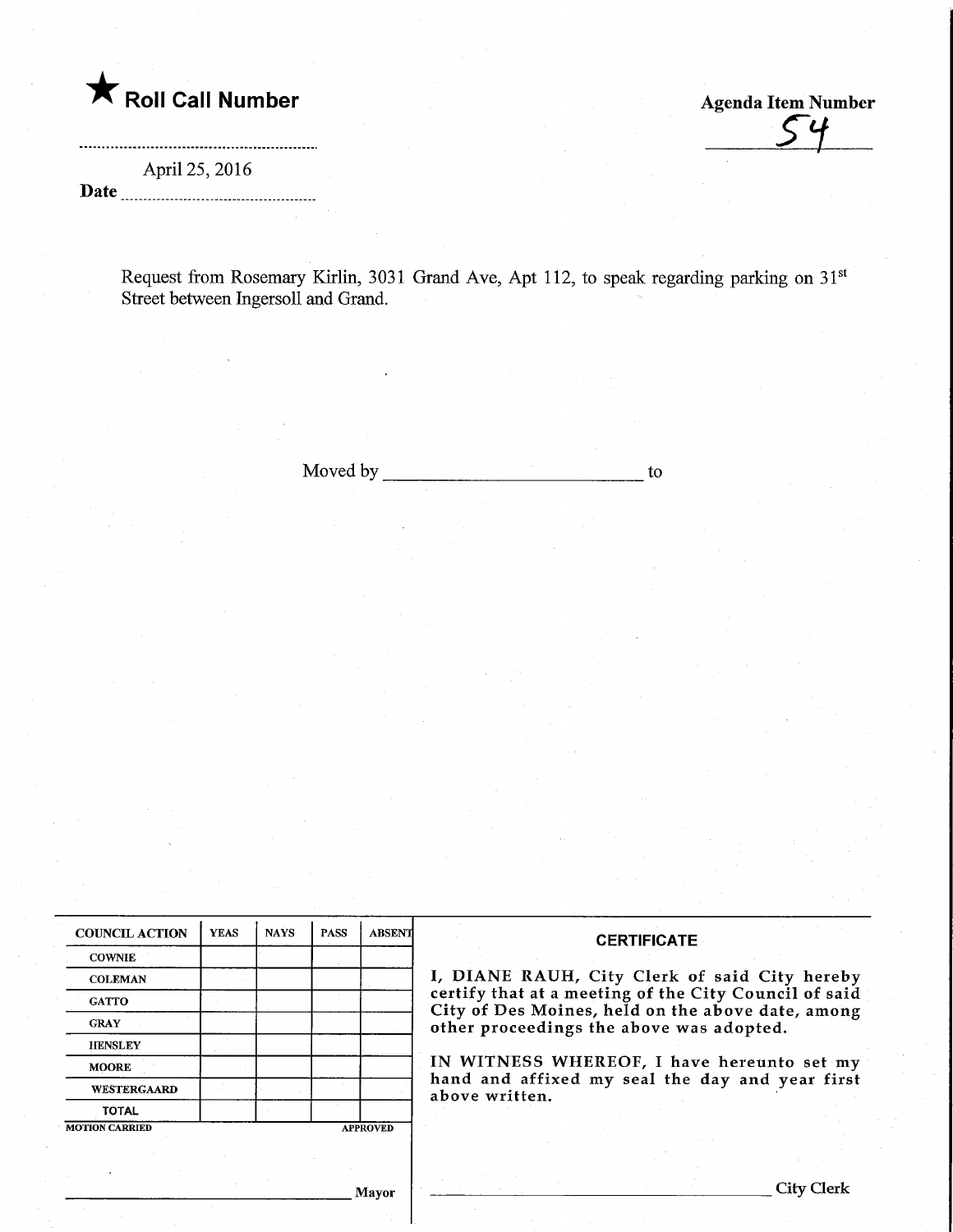## Rauh, Diane I.  $\mathcal{S}^{\varphi}$

From: website@dmgov.org<br>
Sent: Tuesday, April 19, 20. Sent: Tuesday, April 19, 2016 12:49 AM<br>
To: CouncilSpeak To: CouncilSpeak<br>
CouncilSpeak<br>
CouncilSpeak<br>
CityClerk Fo: CouncilSp<br>Co: CityClerk<br>CityClerk Subject: Subject: Request to Speak Before the City Council - form submission

First Name: Rosemary

Last Name: Kirlin

Address: 3031 Grand Avenue, Apt. 112

City: Des Moines

State: IA

Zip: 50312

Phone: 515-943-6967

Email: rkirlinl@gmail.com

Speaker(s): Rosemary Kirlin

Meeting Date: Monday, April 25, 2016

Regarding: Parking on 31st Street between Ingersoll and Grand Avenue. I would like to see an ordinance against parking commercial vehicles weighing 1 or more tons on the street. Because this neighborhood has high density housing with very little on or off street parking, I would also like to keep all car parking spaces which currently exist on 31st Street between Ingersoll and Grand.

Submitted: 4/19/2016 12:49:06 AM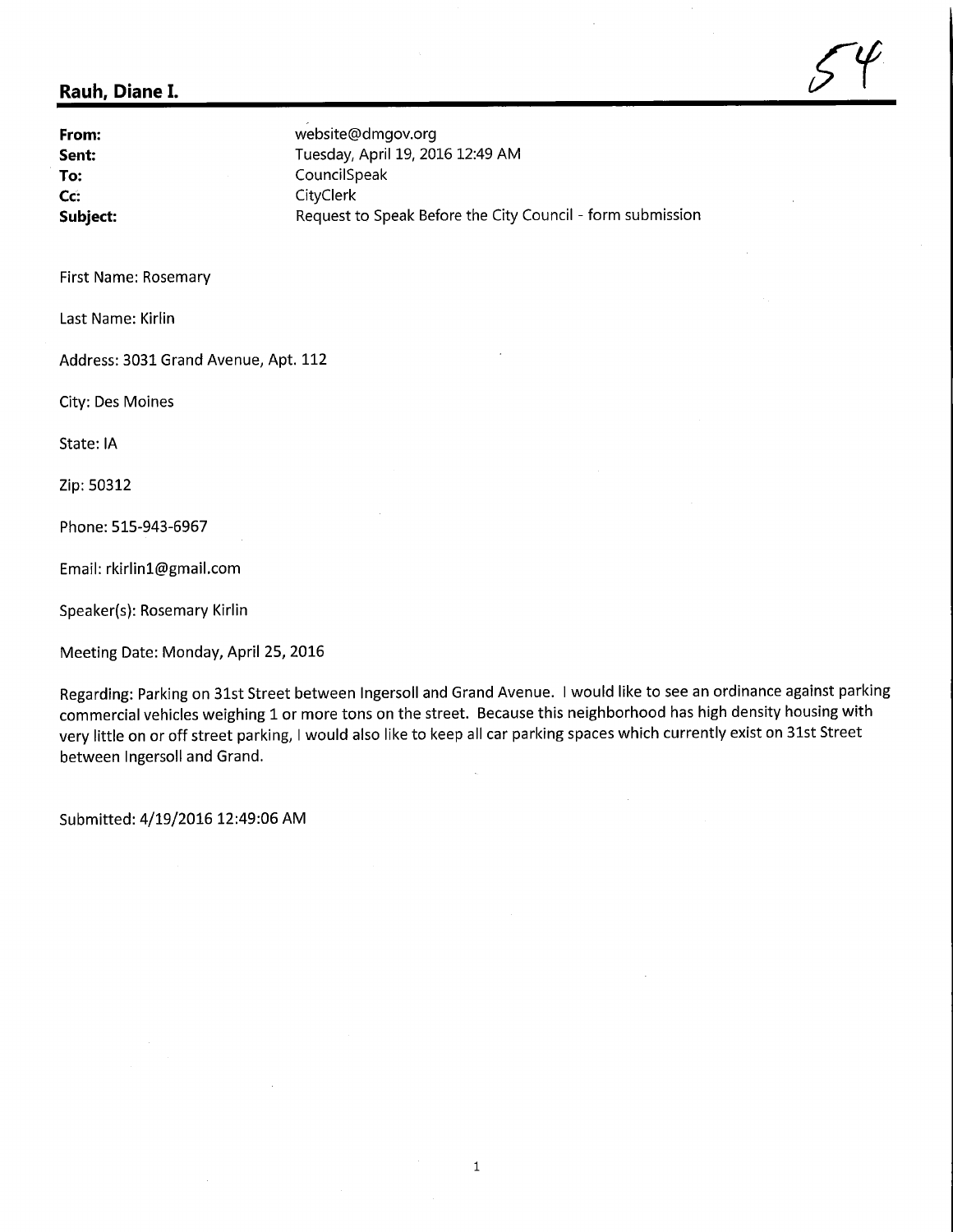## Rauh, Diane I.

From: McCoy, Jennifer L.<br>
Sent: Sent: Tuesday, April 19, Tuesday, April 19, 2016 10:47 AM To: The rkirlin1@gmail.com Cc: Rauh, Diane I.; Lester, Jeffrey D.; Sanders, Scott E.; Cooksey, Pamela S. Subject: 31st St parking

 $5^4$ 

Ms. Kirlin,

Thank you for your inquiry to speak to Council. I wanted to let you know that we currently have a provision in our city code to prohibit vehicles greater than one ton parking on city streets in residential districts. See code section below. This area of Grand and 31st is zoned residential (R-4), until you get closer to Ingersoll – then it switches to a commercial zoning.

## Sec. 114-632. Residential districts.

- (a) No person shall park a motor truck having a freight capacity greater than one ton or any trailer, semitrailer, tractor, road tractor or truck tractor unit at any time upon any portion of a street abutting property zoned R-1, R-2, R-3, or R-4 occupancy, as defined in chapter 134 of this Code.
- (b) A person who violates any provision of this section shall pay a fine of \$15.00.

I have asked the police department to follow up with the complaints of a large bus parked in the area as its against our current city code regulations.

I also received a concern from a resident to look at parking further north on 31<sup>st</sup> as it is causing problems for existing traffic at driveways and for traffic trying to head northbound to Ingersoll or 1-235. Parking is currently restricted on the east side of the road from Ingersoll to 190' south of Ingersoll. This leaves just two parking spaces between the end of the No Parking Area and the commercial driveway. When vehicles are parked here, vehicles exiting the driveway have to swing wide around parked cars, virtually going into the on-coming southbound traffic lane to make their right turn to head to Ingersoll. I understand your concerns about the need for parking, but I have concerns with the safety problems caused by vehicles parked in this area, which is why I am proposing to extend the current No Parking Anytime area 30' further south and increase the area from 190 feet to 220 feet south of Ingersoll. This will go to vote of the city council on 4/25. See picture below.

I would be happy to discuss this with you further. Please contact me with any questions.

Jennifer

Jennifer McCoy, PE, PTOE City Traffic Engineer City of Des Moines Traffic & Transportation Division Ph: 515-283-4973 Email: jlmccoy@dmgov.org